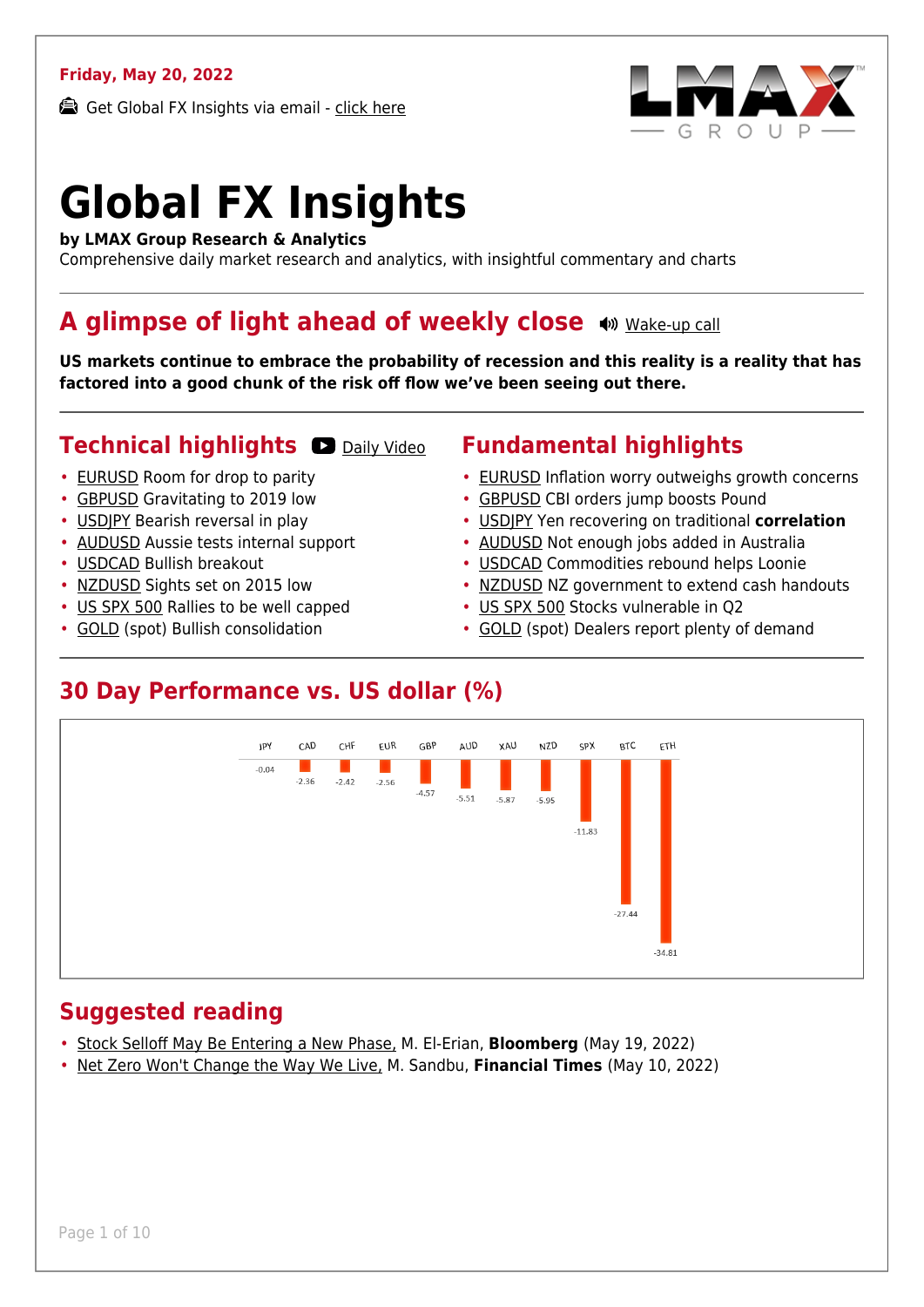## <span id="page-1-0"></span>**EURUSD – technical overview**

**The market has come under intense pressure** in recent weeks, with setbacks accelerating to retest the multi-year low from 2017. A clear break below 1.0300 now sets up the next downside extension towards parity. At the same time, technical studies are looking rather oversold and warn of a bounce over the coming sessions. Back above 1.0650 would be required at a minimum to take the immediate pressure off the downside.



- **R2 1.0642** 5 May high Strong
- **R1 1.0608**  19 May high Medium
- **S1 1.0460**  19 May low Medium
- **S2 1.0350**  13 May/**2022 low** Strong

## <span id="page-1-1"></span>**EURUSD – fundamental overview**

**The Euro recovery has extended with more hawkish comments** coming out of the ECB. It seems the message is that uncertainty around growth is being outweighed by a necessity to counter rising inflation expectations. Key standouts on today's calendar come from German producer prices, UK retail sales, a BOE Pill speech, Eurozone consumer confidence, Canada ADP employment, and the G7 finance ministers and central bank governors meeting.

## **EURUSD - Technical charts in detail**

### [Watch now](https://youtu.be/KIAuQ9hDSNU)

Page 2 of 10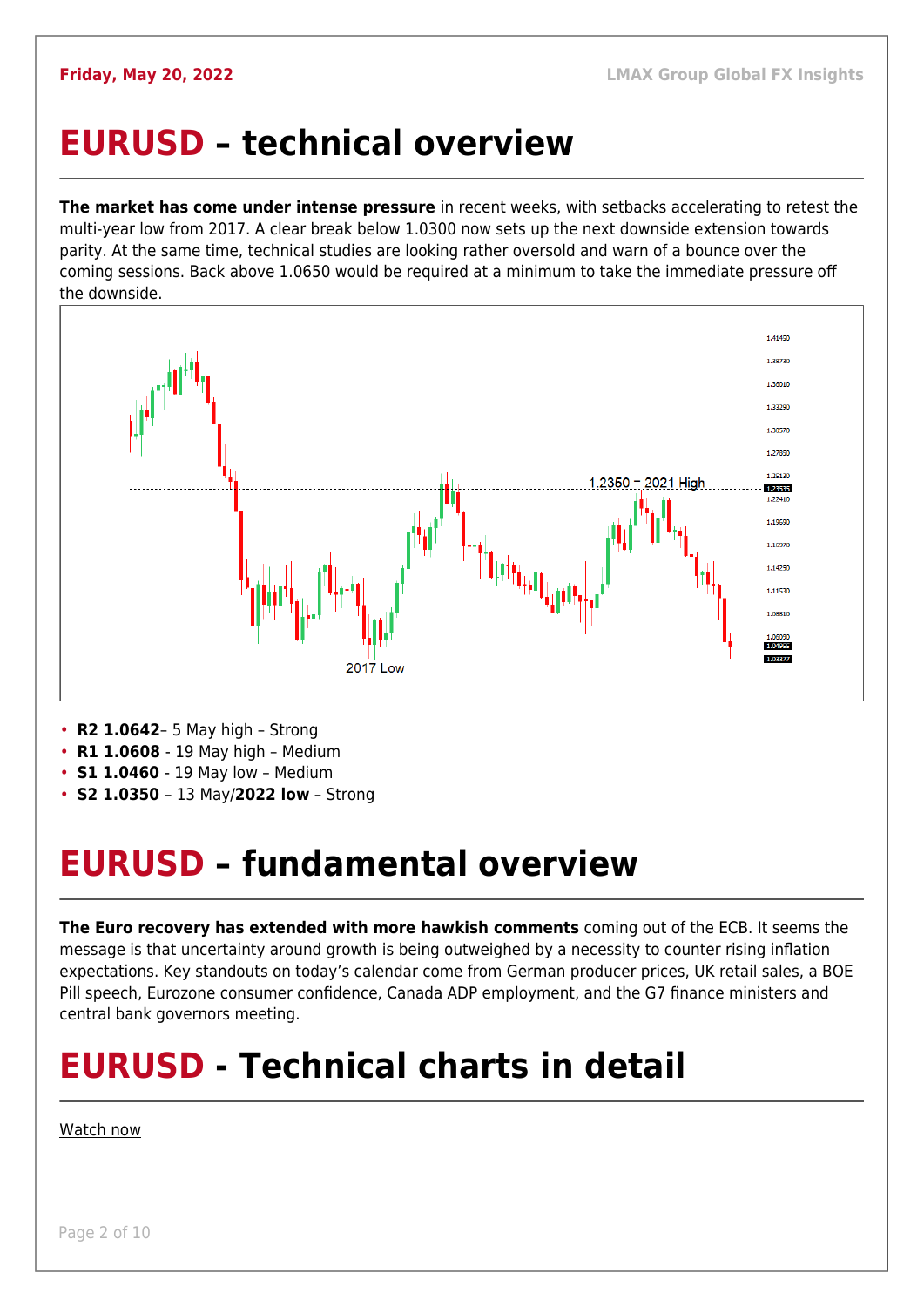### <span id="page-2-0"></span>**GBPUSD – technical overview**

**The recent drop below 1.2500 has accelerated declines**, with the market firmly focused on next key support in the form of the 2019 low around 1.1960. However, if indeed we do see a test of this level over the coming days, additional setbacks should be very well supported with technical studies highly extended and a bullish reversal anticipated. Back above 1.2640 will be required to take the immediate pressure off the downside.



- **R2 1.2638**  4 May high Strong
- **R1 1.2525**  19 May high Medium
- **S1 1.2314**  17 May low Medium
- **S2 1.2156**  13 May/**2022 low** Strong

### <span id="page-2-1"></span>**GBPUSD – fundamental overview**

**The Pound got a nice pop on Thursday** after UK May CBI orders jumped by a good deal more than expected, coming in at 26 versus 12 forecast and 14 previous. Key standouts on today's calendar come from German producer prices, UK retail sales, a BOE Pill speech, Eurozone consumer confidence, Canada ADP employment, and the G7 finance ministers and central bank governors meeting. [Watch now](https://youtu.be/Lpkiv0nd_5E)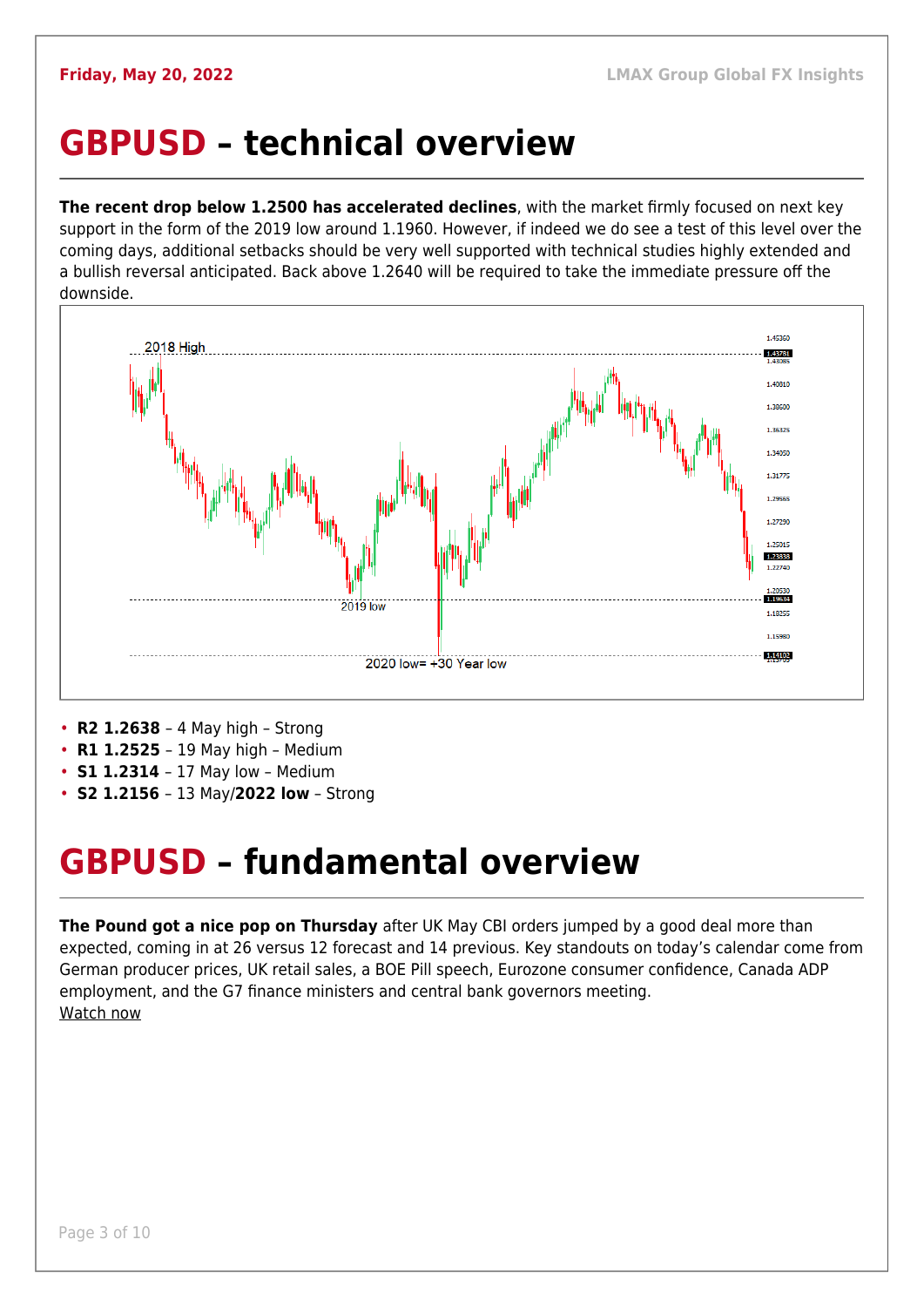## <span id="page-3-0"></span>**USDJPY – technical overview**

**The market has rocketed higher to its highest levels since 2002** after breaking through the 2015 high. Technical studies are however in the process of unwinding from overbought readings, with scope for a sizable correction in the weeks ahead. Look for additional upside from here to be limited to the 130.00 area for now. A break back below 127.00 would confirm the likelihood of a deeper pullback.



- **R2 131.25**  28 April/**2022 high**  Strong
- **R1 129.79**  17 May high Medium
- **S1 127.03**  19 May low Medium
- **S2 126.95**  27 April low Strong

## <span id="page-3-1"></span>**USDJPY – fundamental overview**

**We are finally seeing evidence of a Yen** that has perhaps fallen a little too hard and fast on monetary policy divergence between the BOJ and Fed. Instead, recent price action suggests the Yen is still in demand on the back of traditional correlations with risk off flow. Key standouts on today's calendar come from German producer prices, UK retail sales, a BOE Pill speech, Eurozone consumer confidence, Canada ADP employment, and the G7 finance ministers and central bank governors meeting. [Watch now](https://youtu.be/7RmvBqNOdgc)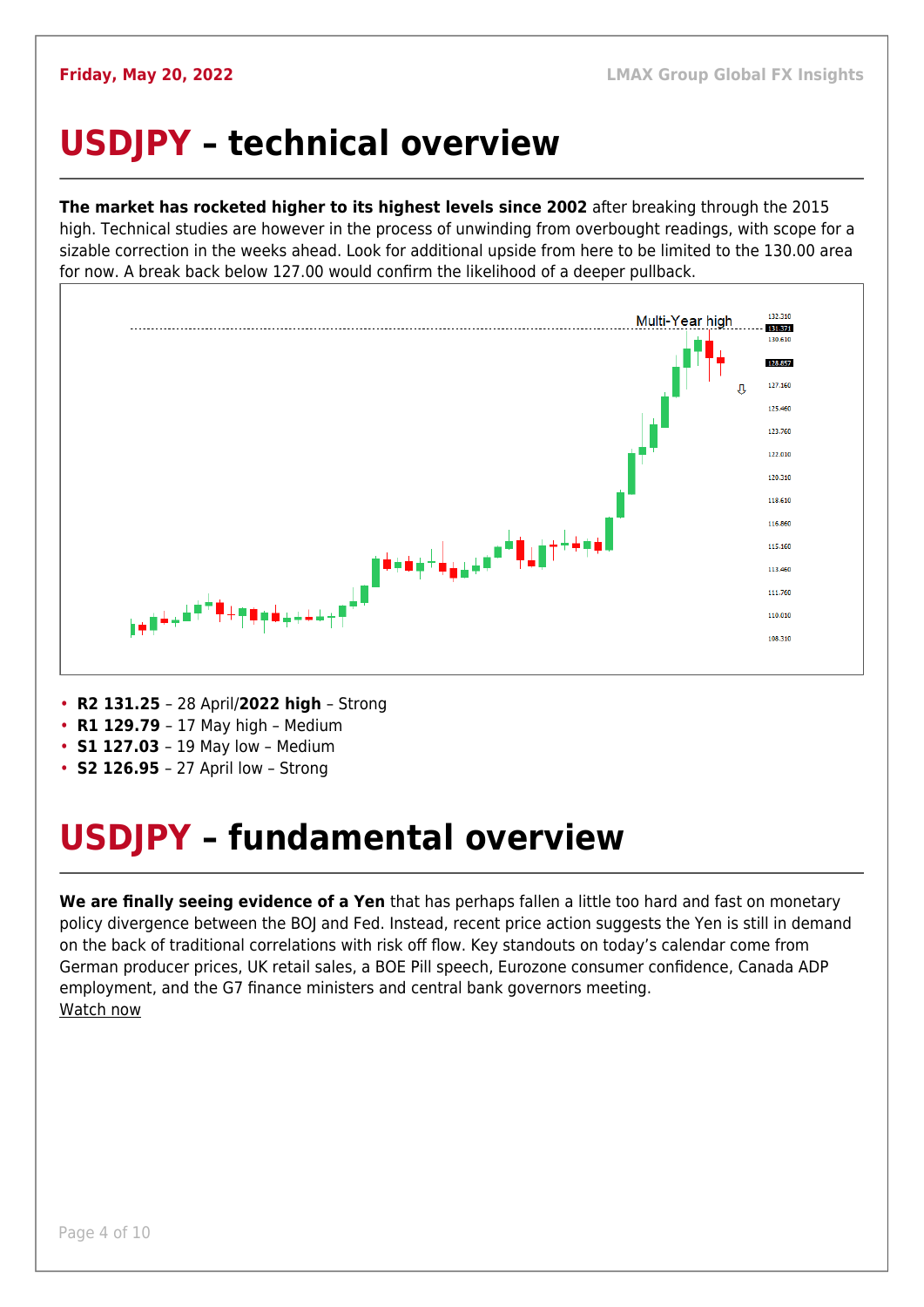### <span id="page-4-0"></span>**AUDUSD – technical overview**

**The market has dropped back to a critical internal support** level in the form of the 2016 low. A breakdown below this level would open the door for a bearish continuation towards 0.6000. Back above 0.7265 would be required to take the immediate pressure off the downside.



- **R1 0.7266**  5 May high Strong
- **R2 0.7073**  19 May high Medium
- **S1 0.6829**  12 May/**2022 low** Medium
- **S2 0.6733 Monthly low**/January 2019 Strong

## <span id="page-4-1"></span>**AUDUSD – fundamental overview**

**A mixed Aussie jobs report ended up holding the Australian Dollar** back on Thursday. Though the currency strengthened against the Dollar, it lagged against many of its peers. The local market was unimpressed with just 4k jobs added versus the 30k expected. Key standouts on today's calendar come from German producer prices, UK retail sales, a BOE Pill speech, Eurozone consumer confidence, Canada ADP employment, and the G7 finance ministers and central bank governors meeting.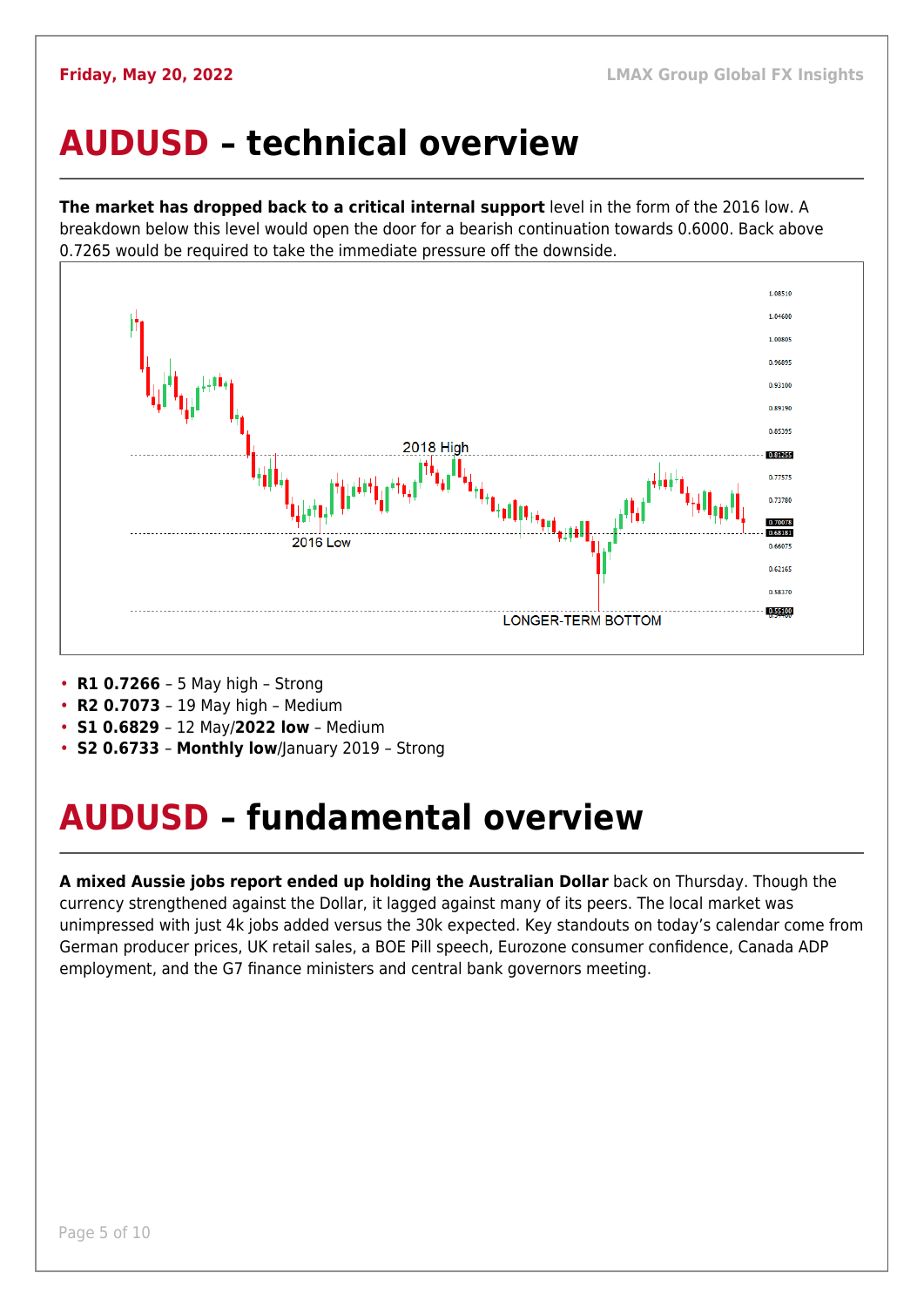### <span id="page-5-0"></span>**USDCAD – technical overview**

**The latest surge back above 1.3000 ends a period of bearish consolidation** and suggests the market is in the process of carving out a more significant longer-term base. Next key resistance now comes in up into the 1.3500 area. Any setbacks should be very well supported down into the 1.2500 area.



- **R2 1.3077**  12 May/**2022 high** Strong
- **R1 1.2896**  18 May high Medium
- **S1 1.2783**  19 May low Medium
- **S2 1.2714** 5 May low Strong

## <span id="page-5-1"></span>**USDCAD – fundamental overview**

**Things have been mostly quiet in Canada**, with the Loonie left to trade off bigger picture themes this week. We've seen a recovery in the Canadian Dollar into the latter half of the week on recovering stocks and well bid commodities prices. Key standouts on today's calendar come from German producer prices, UK retail sales, a BOE Pill speech, Eurozone consumer confidence, Canada ADP employment, and the G7 finance ministers and central bank governors meeting.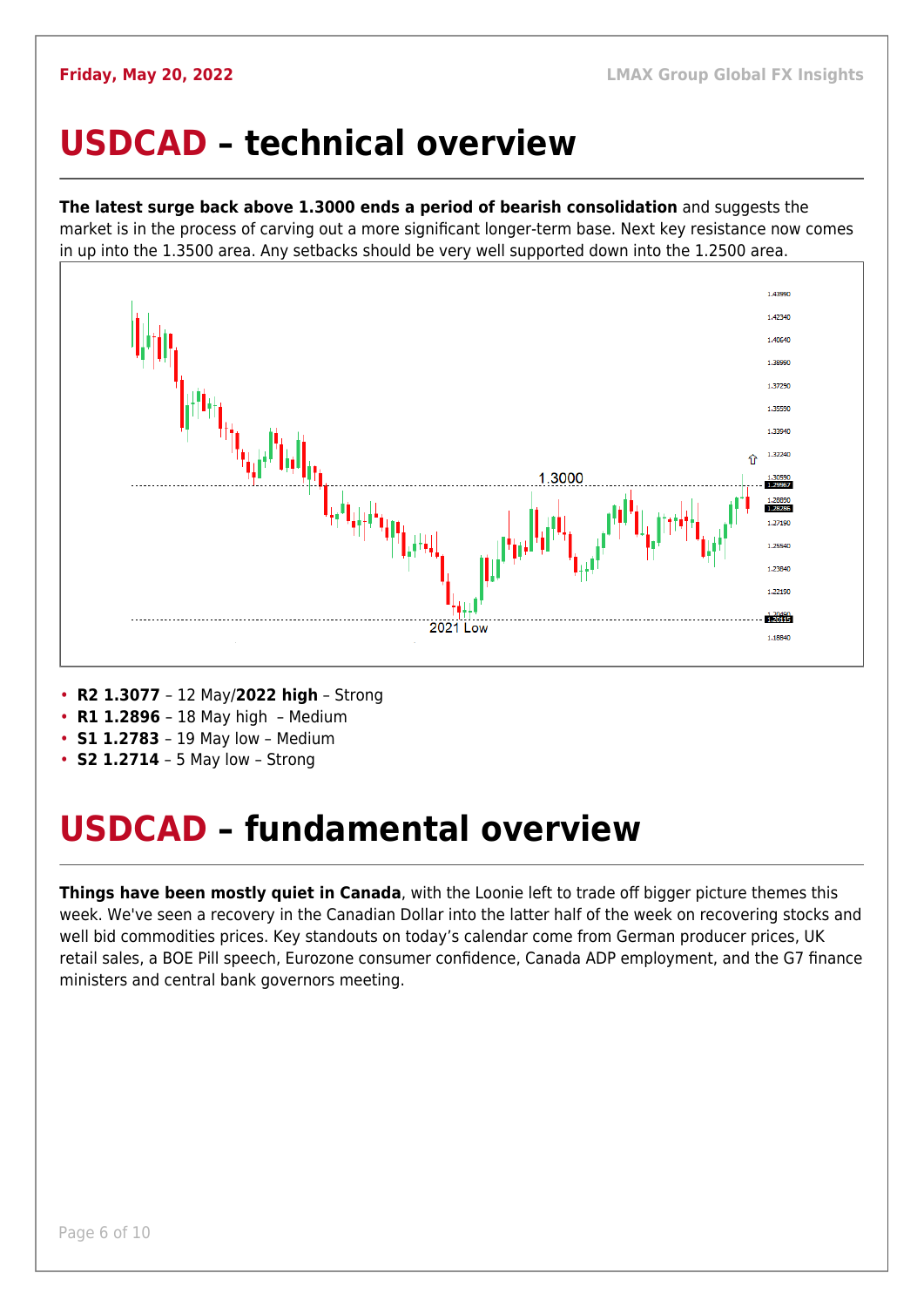### <span id="page-6-0"></span>**NZDUSD – technical overview**

**The market has been trending lower since topping out in 2021**, making a series of lower highs and lower lows. The focus is now squarely on a retest of the 2015 low which comes in just ahead of 0.6100. Back above 0.6570 would be required to take the immediate pressure off the downside.



- **R2 0.6569**  5 May high Strong
- **R1 0.6418**  19 May high Medium
- **S1 0.6216**  12 May/**2022 low** Medium
- **S2 0.6109 2015 low** Strong

## <span id="page-6-1"></span>**NZDUSD – fundamental overview**

**The New Zealand Dollar has recovered nicely** on account of broad based risk on flow. Meanwhile, the New Zealand government will be extending cash handouts. At the same time, the New Zealand budget is warning of a pronounced economic slowdown in 2024. Key standouts on today's calendar come from German producer prices, UK retail sales, a BOE Pill speech, Eurozone consumer confidence, Canada ADP employment, and the G7 finance ministers and central bank governors meeting.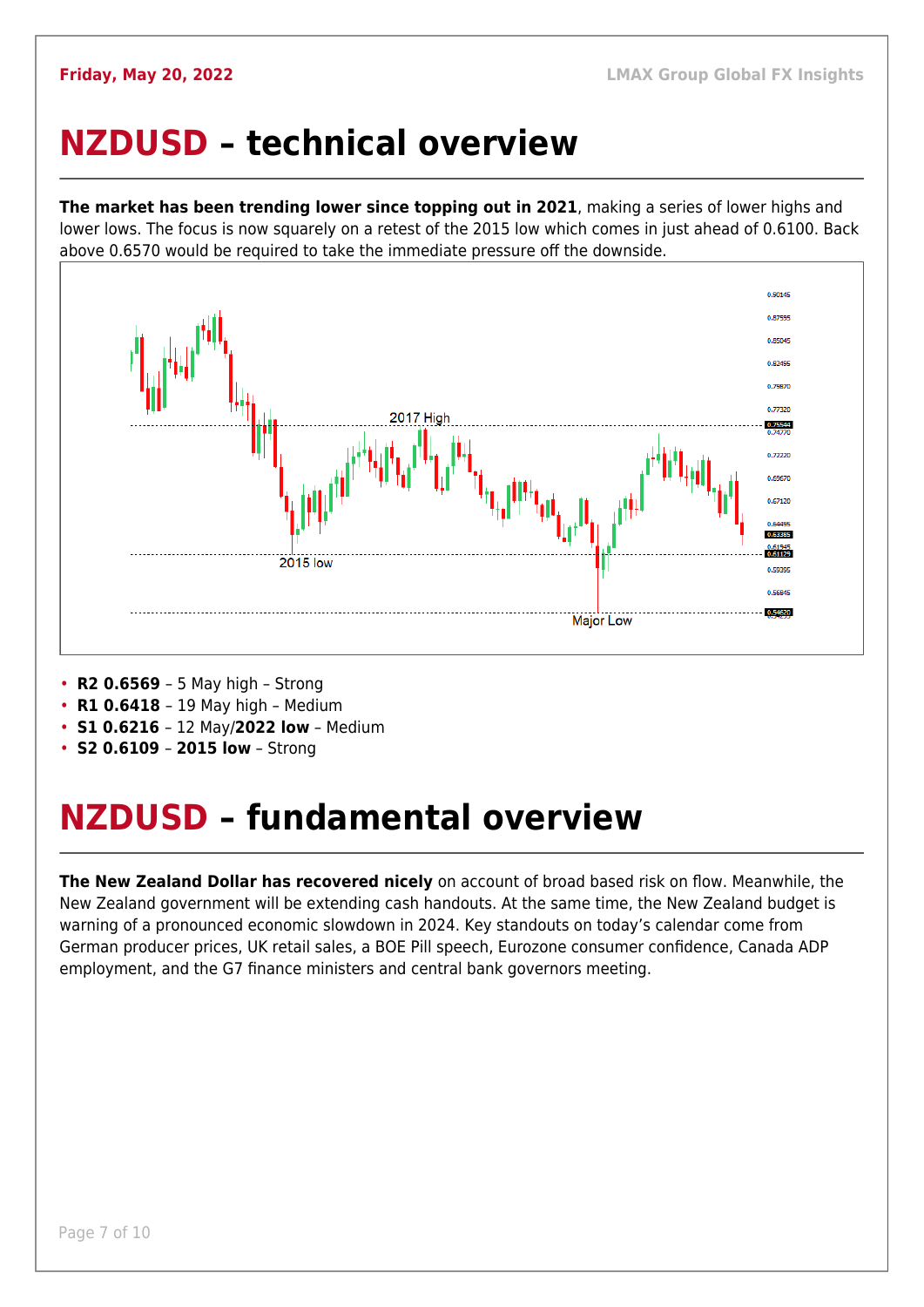### <span id="page-7-0"></span>**US SPX 500 – technical overview**

**Longer-term technical studies are in the process of unwinding** from extended readings off record highs. Look for rallies to be well capped in favor of lower tops and lower lows. Back above 4,312 will be required at a minimum to take the immediate pressure off the downside. Next major support comes in around 3,400.



- **R2 4312**  26 April high Strong
- **R1 4099** 18 May high Medium
- **S1 3860**  19 May/**2022 low** Medium
- **S2 3800**  Round Number Medium

## <span id="page-7-1"></span>**US SPX 500 – fundamental overview**

**With so little room for additional central bank accommodation**, given an already depressed interest rate environment, the prospect for sustainable runs to the topside on easy money policy incentives and government stimulus, should no longer be as enticing to investors. Meanwhile, ongoing worry associated with coronavirus fallout, rising inflation, and geopolitical tension should continue to weigh more heavily on investor sentiment in 2022.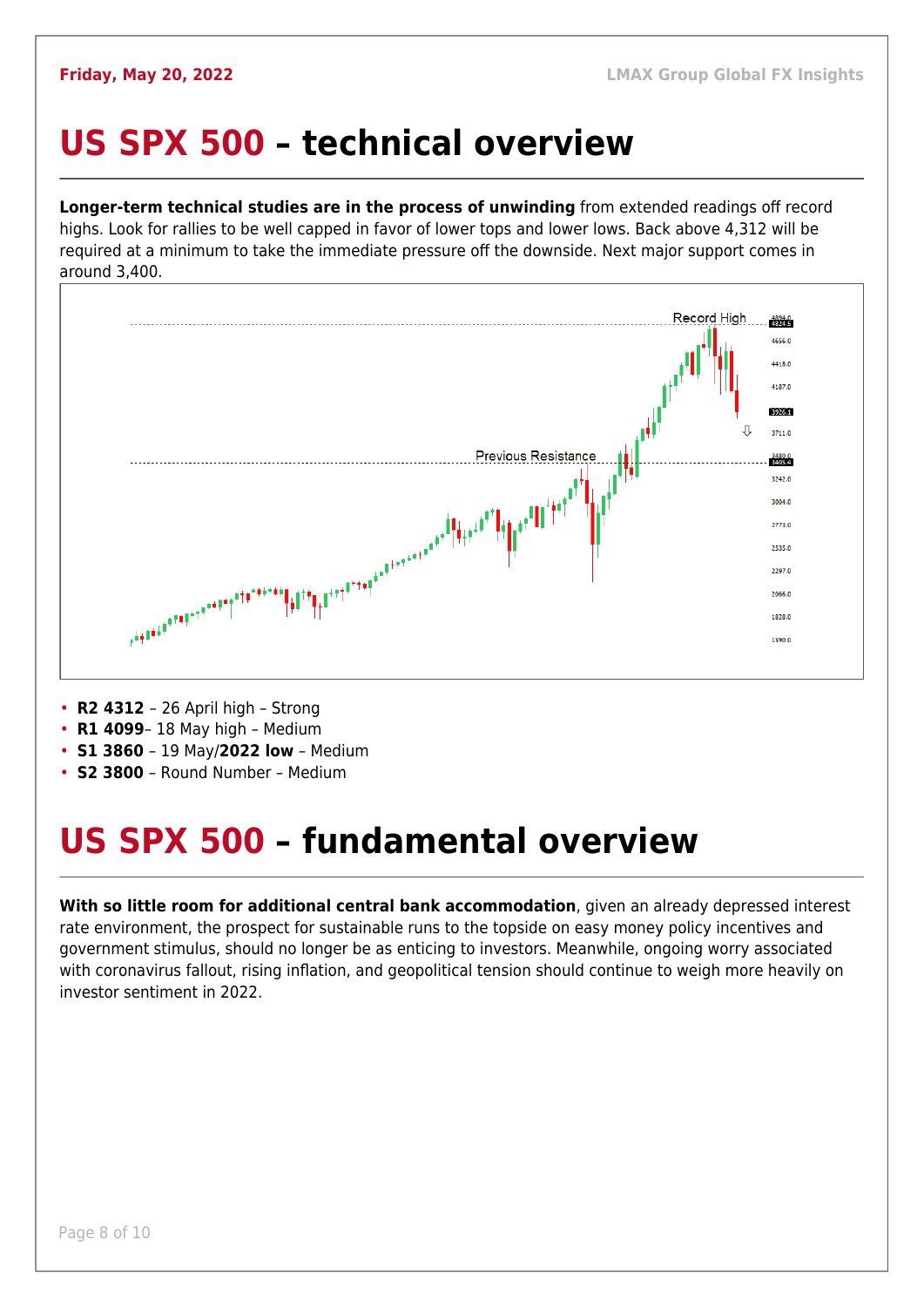## <span id="page-8-0"></span>**GOLD (SPOT) – technical overview**



- **R1 1920**  29 April high Medium
- **S1 1800**  Round number Medium
- **S2 1787**  16 May low Medium

## <span id="page-8-1"></span>**GOLD (SPOT) – fundamental overview**

**The yellow metal continues to be well supported on dips** with solid demand from medium and longerterm accounts. These players are more concerned about exhausted monetary policy, extended global equities, coronavirus fallout, inflation risk, and geopolitical tension. All of this should keep the commodity well supported, with many market participants also fleeing to the hard asset as the grand dichotomy of record high equities and record low yields comes to an unnerving climax.